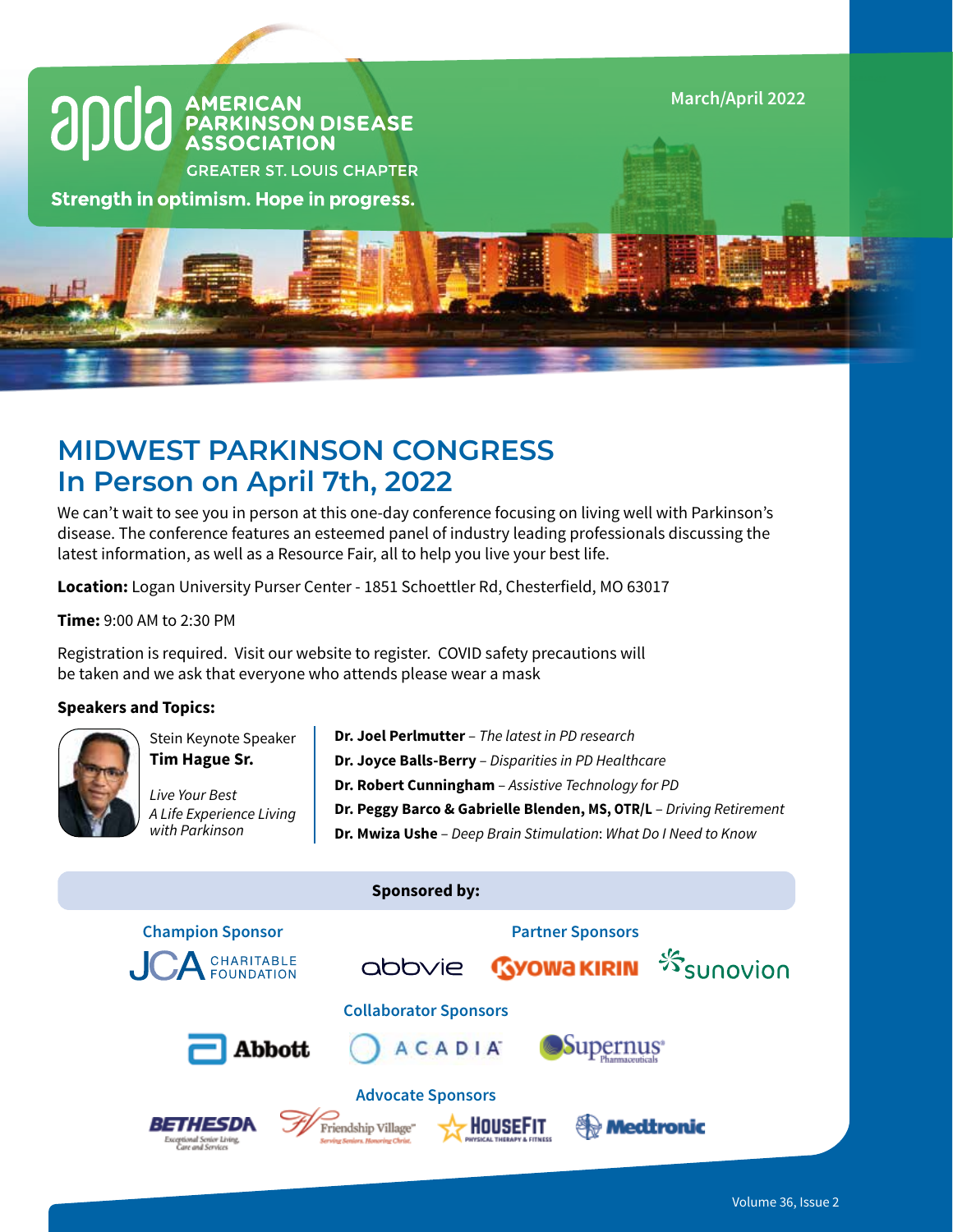**PARKINSON'S EFFECTS ON VISION**

*People with Parkinson's disease (PD) may have a variety of complaints related to their vision such as trouble reading, double vision and dry eyes. While these issues don't affect every person with PD, it is important to know what the different issues are and that there are a variety of ways to treat them.*

# **How Parkinson's Affects Your Eyes**

### **Eye Movement Problems**

There are 3 fundamental types of eye movements.

- **Pursuit eye movements** allow the eyes to travel together to follow a moving target in the horizontal or vertical direction.
- **Saccadic eye movements** are the rapid eye movements that allow the eyes to quickly jump to a new target. They are important when reading as the eyes need to jump from the end of one line and to the beginning of the next.
- **Vergence eye movements** are used when the target is coming towards or away from a person. When the target comes towards a person for example, the eyes have to move slightly together, or converge, to keep vision of the target clear.

In PD, the saccades tend to be slow, which means reading can be difficult if the eyes are unable to find the correct place on the next line. If a person has Levodopa-Induced Dyskinesias, the saccades can become fast and erratic which can also be problematic.

Another common eye movement issue for people with PD is difficulty with vergence eye movements. In PD, the eyes are often not able to come together sufficiently as a target draws near. This is called convergence insufficiency, which can cause double vision, especially when focusing on near tasks. This problem can also affect a person's ability to read.

# **Eye Movement Solutions**

If a person with PD is having visual complaints, the first thing to consider is whether a simple refractive error is contributing to the problem. This is a

common cause of vision issues for many people with and without PD, and as we age it is normal for a lens prescription to need adjustment. A refractive error can be picked up by an ophthalmologist or optometrist. In order to diagnose an eye movement problem however, different types of evaluations need to be done that may not be performed at a routine visit with an ophthalmologist. Therefore, if you are having visual problems and a trip to the ophthalmologist with a new lens prescription does not solve the problem, ask for a referral to a neuroophthalmologist.

Neuro-ophthalmologists attempt to bridge the gap between ophthalmology and neurology by diagnosing and treating the vision manifestations of neurological disease. A neuro-ophthalmologist is either an ophthalmologist or a neurologist who has additional post-residency training in neuroophthalmology.

If an eye movement abnormality is found, you may be prescribed two pairs of glasses, one for distance and the other for close activities and reading. This often works better than bifocals. If you are found to have convergence insufficiency, you may be prescribed glasses with prisms. A neuro-ophthalmologist may in turn refer you to an ophthalmologist or optometrist with special training in fitting prisms. Often these are pediatric ophthalmologists or optometrists since convergence insufficiency is common in children.



*– continued on page 7*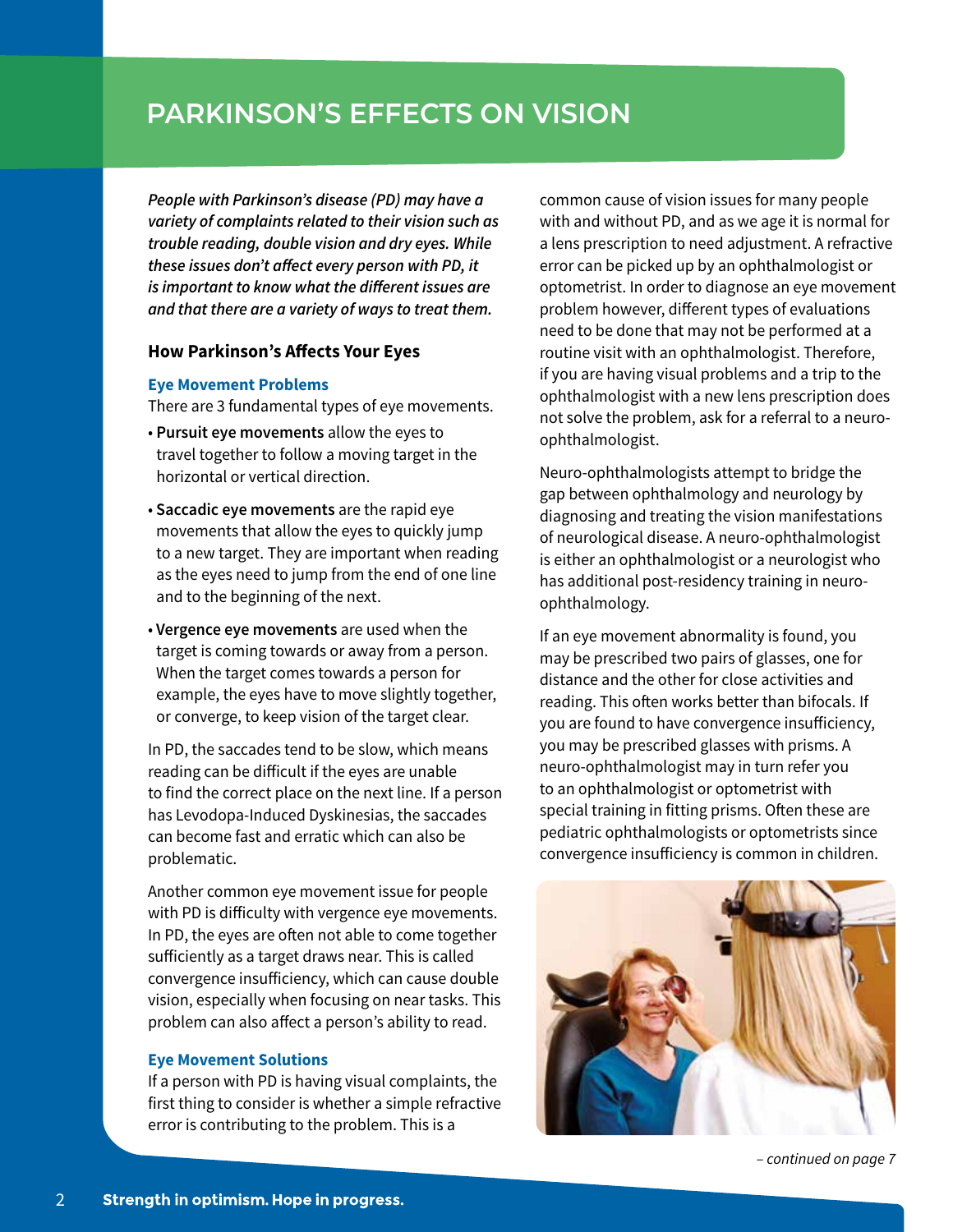# **CURRENT RESEARCH**

Please visit our website for more information on each of these studies



*Cognitive Stimulation Therapy Group* - Contact Zainab Ali zainab.ali@wustl.edu or YeaJi Kim k.yeaji@wustl.edu

*Improvisational Movement Study -* Contact Julie Chen c.julie@wustl.edi or Alex Tan a.m.tan@wustl.edu

*Parkinson Disease of Exercise Phase 3 Clinical Trial: SPARX3* - Contact Martha Hessler mjhessler@wustl.edu or 314-286-1478

*Lower Back Pain Study* - Contact Martha Hessler mjhessler@wustl.edu or 314-286-1478

*Walking and Music Study* - Contact Martha Hessler mjhessler@wustl.edu or 314-286-1478

*Walking Study* - Contact Martha Hessler mjhessler@wustl.edu or 314-286-1478

*Sleep Study* - Contact Mengesha Teshome teshomem@wustl.edu or 314-747-8420

*Memory Intervention for PD Study* - Contact Tasha Doty tdoty@wustl.edu or 785-865-8943

*Cognitive Stimulation Therapy at Home Study* - Contact Tasha Doty tdoty@wustl.edu or 314-362-7160

**GREATER ST. LOUIS CHAPTER** 

### **APDA Staff and Board of Directors**

# **STAFF**

Catherine Krane, Executive Director Terri Dietrich, Office Coordinator Laura Rossmann, Int. Marketing Director Melissa Skrivan, Director of Development Mary Wilhite, Development Assistant Marilyn Wilson, Program Director

# **DIRECTORS EXECUTIVE COMMITTEE**

Gail Glenn, President Kathy Schroeder, Vice President Bryan Graiff, Treasurer Cynthia Williams, Secretary Matt Specter, Development Erin Foster, Mission Ann Schmelzle, At Large Grant Wiens, Board Development

#### **DIRECTORS**

- Jason Buhlinger Lindsey Carlie Yi Fang Chiu Lora Downey Christine Eason Angie Lawing
- Neil Lazaroff Lou Ann Nolan Dan Vogel Tim Vosse Jeff Waldman

#### **EMERITUS DIRECTORS**

Dennis Barnes Brook Dubman Bob Goldsticker Matt LaMartina Joe Marchbein Matt Schumacher Linda Wiens

**MEDICAL DIRECTOR** Joel S. Perlmutter, MD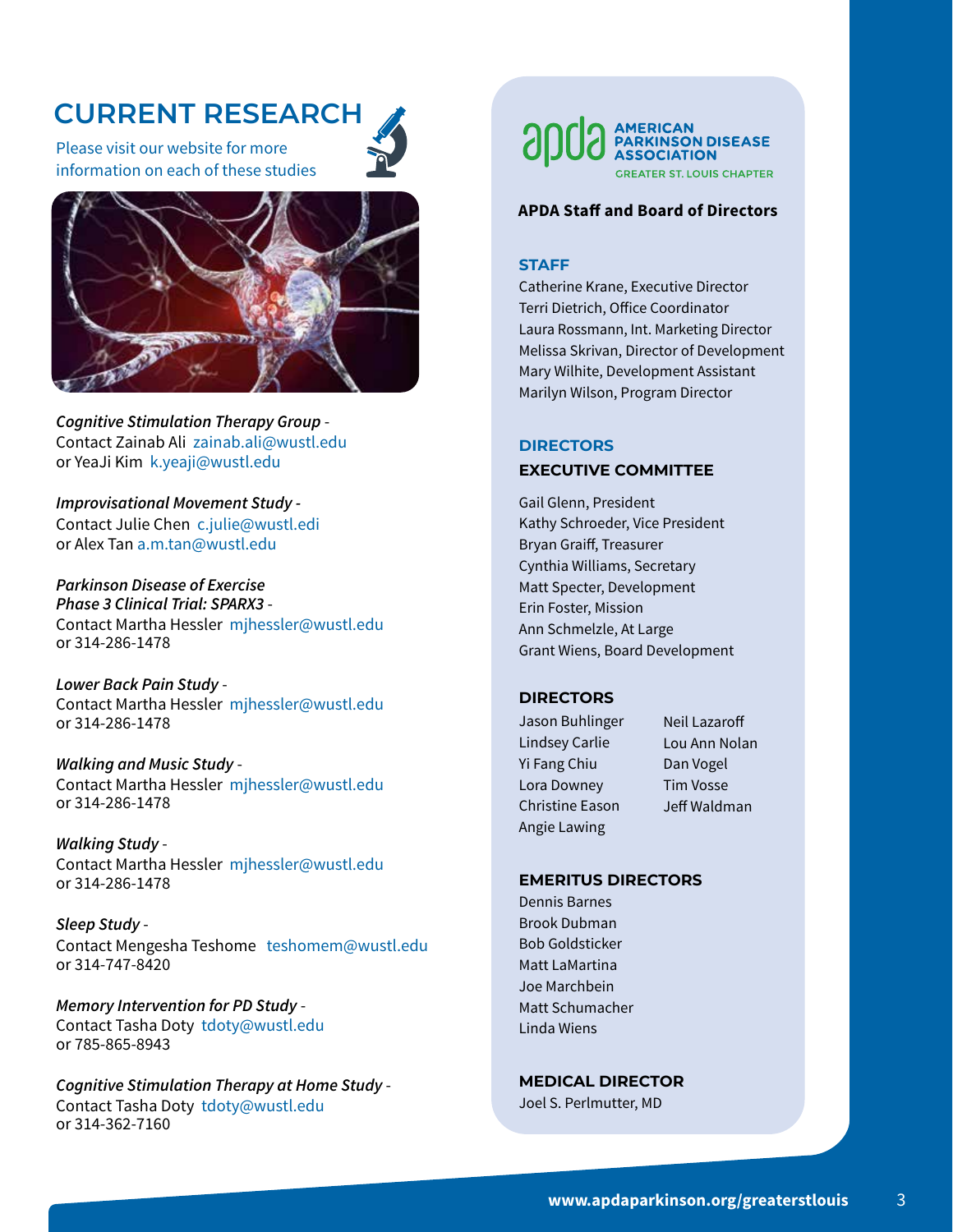# **TRIBUTES AND DONATIONS** *12.01.2021 to 1.31.2022*

# *IN HONOR OF*

**Ed Alport** *Marilyn Goldman*

**John R. Basilico** *Stacey Reinabel*

**Joe Buck** *Kerry & Patrick Cavanaugh Kathleen & Patrick Finlay Carol & Paul Hatfield Patty Hatridge Steven Horn*

**Jenny L Lauth** *Charles Walter Pam & Brian Zeiger*

**Roger J. Decker** *Brenda & David Andrews*

**Barbara Donohue** *Terry Donohue*

*We will be known forever by the tracks we leave...*

Ne will be known forever by the tracks we leave...

**John (Jack) Farroll**  *Katy Ebert Cushing*

**Bill Fauks** *Paula & Rodger Riney*

**Dan Gibson** *Linda & Dan Gibson*

#### **Larry Hayes**

*Jodie Benjamin Margaret Bircher Matthew Burgess Julie Chapman Amanda Cline David Elsbree Roselynn Gad Kim & Rich Groves Jennifer Hamilton Ann & Tom Hannan Beth Harlan Alice Hayes Judith & Larry Hayes Valerie Hayes May Honeycutt Brighid Kappel Kim & Daniel Madden Margaret McCarthy*

*Carol & Sam Powell J & Ronald Taylor David Watts Chris Wilkerson Lauri DeRuiter-Willems*

**Gloria Lash** *Jeff Lash*

**George Marble** *Carol & Rusty Milner*

**Joe Marchbein** *Donald Dehaven*

**Kenneth Weerts, Sr.** *Mary Kaye Weerts*

## *IN MEMORY OF*

**Clyde D. Adams** *Patricia & Kenneth Borgwald*

**Jerry Askren** *Carol & Robert Weber*

**Sam Austene** *Peggy Moss*

**Pauline Blandino** *Mary & Dennis Dexter*

**Darla Bridges** *Elana & Michael Fishman*

**Jerry Brown** *Pamela Brown Susan Frank*

**Harold Butler** *Ellen Butler*

**Michael Cerutti** *Linda Cerutti*

**Dr. Thomas G. Cole** *Elaine Krul*

**Frank Dall** *Janet K. Butler Joann & Franlkin Dall Sharon Hartnagel Lori & Ronald Kampwerth* *Debra & Kurt Klien Donna & Richard Ottensmeier*

**Robert A. Dealy** *Marie Dealey*

**Trudy Demien** *Gloria & Titus Blackmon Tina & Brian Bradley Marta Bradshaw Carole & Kenneth Bryant Stephanie & Richard Demien Shirley Dockler Jennifer & Lois Gray Judy & Quinten Hamilton Lou Kessler Joyce & Roger Langenedoerfer Rose Mary Nesbit Brian Phipps Dorothy & Gilbert Rothermich Joyce & Edward Scott Fayette & James Steward Kathleen & Ronald Terry Mary Lou Turpin Phyllis Weitkamp Marvin Wilmer*

## **Patricia Denlow**

*Helene & Robert Braun Susan & Robert Goldstein Maurice Hirsch Josette Hockman Linda Kachel Sandy Kaplan Richard Lintz Kathy Manganaro Christine Mason Joan Oatis Carl L. Rubin Ellen Schapiro & Gerald Axelbaum Bruce Shapiro Barbara J. Shapiro Ronald Weil*

**Mike Drissell** *Shirley Bennion*

# **Charles Eckert**

*Jill & Dennis Bass Deborah & Gregory Bauer Denise & Dale Bauer*

*Laura & Patrick Bauer Pamela & Bryant Davenport Marilyn Eschman Rita Fournie Theresa Gooding Sharon & Alton Mercer Kathleen Quirk Thoma & Associates Betty Ziaja & Mary Lynn Thies*

#### **Charles Edmond** *Ruth Edmond*

**Damiane Falcone**

*Alison & Joe Falcone*

## **Ramon "Ray" W. Finke**

*Kathleen Avery Barbara & Harley Cole Sharon & Lawrence Ehlmann Martha Hefner Pamela Hollrah Kasey Kottmann Gene Kuhlmann Grace & David Poertner Diane & Mark Smith Ruth & Tom Wiley*

#### **Les Frazzetta**

*Kirsten & Stanley Biondi Joanne & William Buchholz Pamela & Stephen DeJohn Kathryn & Michael Flynn Diana & Keith Hartung Nina Hoffmeyer*

**Norman Giovannini** *Ione Buelt*

**Delores Glollman** *Rita Eiseman*

#### **Dr. John S. Goin**

*Jasper D. Goin Lorie & Howard Allen J. Keith Veizer*

**Robert Goodson** *Nancy Goodson*

**Dr. Ronald Graiff** *Dana & Bryan Graiff*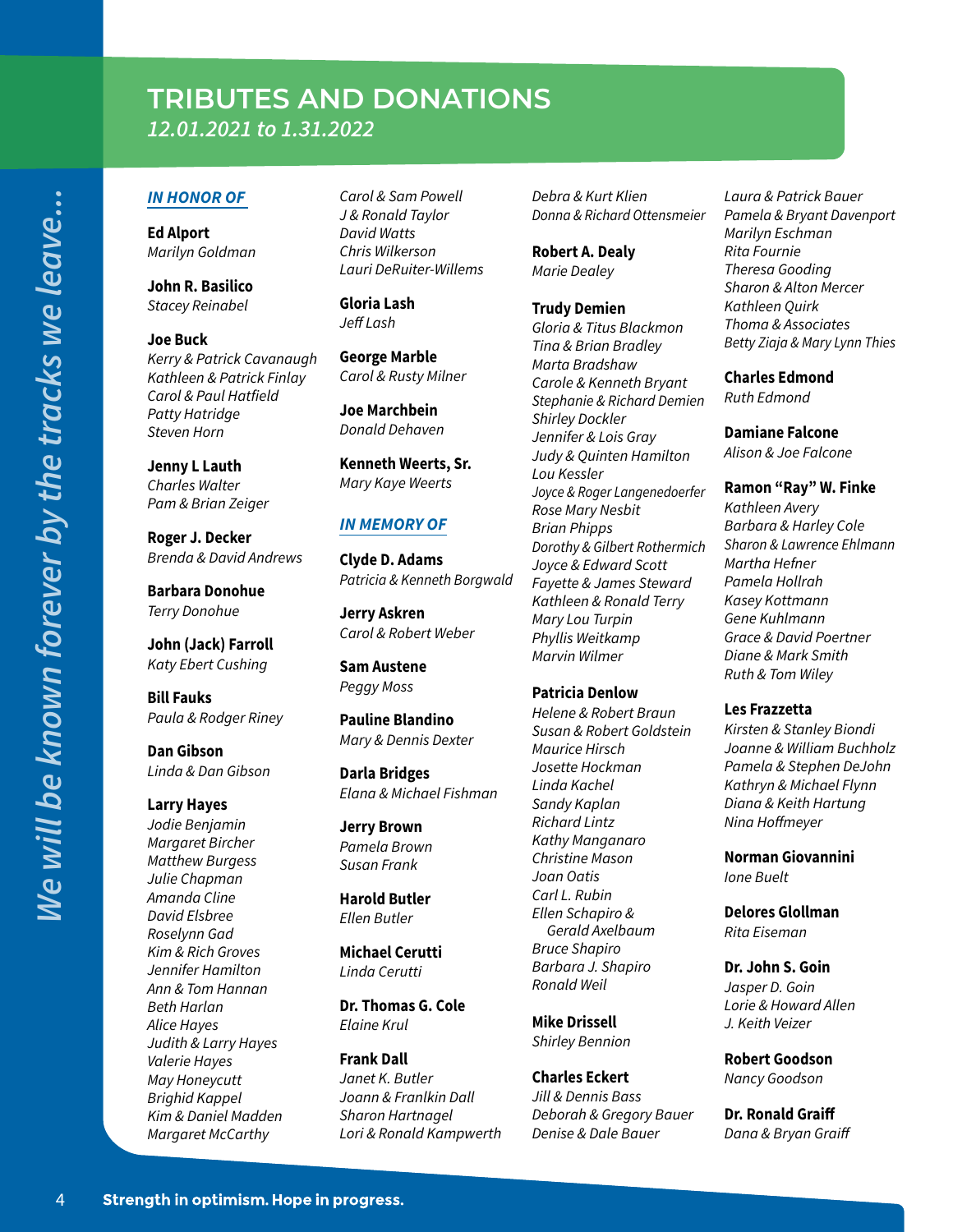#### **Howard Grunewald**

*Tricia & Randy Thompson*

**Ted Haumueller** *Stephanie Haumueller*

**Louis Hirshberg** *Connie & Robert Hirshberg*

**Ted Jagust** *Pamela Brown*

**Roberta "Bert" Jerome** *Gina Jerome*

**Wesley "Skip" Johnson** *Virginia & Edward Ekstedt Mary Jo Johnson*

**Lloyd Kraatz** *Donna Kraatz*

**Mel Kretschman** *Sue Gibson*

**Joseph Laba** *Jody & Richard Homans*

**Paul Lagomarcino** *Judith & Larry Hayes*

**Arthur Lash** *Mariann & Frank Baker*

**Marlene Lefton** *Rita Eiseman*

**Ronald Lindhorst** *Gayle Brouk*

**Bess Maragos** *Connie & Robert Hirshberg*

**Joseph Marshall** *Christine Marshall*

**Dave Marth** *Becky Heimgartner*

**Bob McCleary** *Celia & Mark Buss Janelle & Jerry Frankel G & J Farm*

*Jane & Ronald Gaus Linda Hyer Ramona & Robert Hyer Charolette Meyer Becky & Ryan Moon Mendon Lion Clubs Brenda & Jeff Miller Judy & Glen Neisen Ann & James Ohnemus Gordon Pasley Sander Pieper Pam & Duane Shaffer Theresa Stoll Debra & Wayne Tallcott Jennifer & Ronald Tallcott Theresa & Greg Thompson United Pullers of America Randy Wilcox Kendall Wolf Tanya & Kurt Wolf Sue & Dean Woodruff Daveda & Randy Voss*

**Elmer A. McNulty, Jr.** *Alison Love Earl Rinne Teresa Schreiber Rebecca & Charles Van Zante Erin & John Wheeler*

**Donald Melliere** *Laurie & Joe Flees*

**Dale Preston** *Candy & David Megahan*

**Jerry Raskas** *Fran Axelbaum Helen Goldstein*

**Daniel Rudman** *Darcy & James Witherspoon*

#### **Bob Sanderson**

*Rita & Terry Andres Barbara & Morris Buenemann, Jr. Chris Edwards Lauren Tucker & Steve Ehrlich Erica Frost Margaret & Robert Greenwood*

*Cheryl Haas Linda Lepper Shari & Carl Lumley Jennifer McGillivary Marilyn J. Meadows Valerie Street Alicia Soller Linda & Paul Vandivort, Jr. Lynda Wiens*

**Robert St. Peters** *Larry Weaver*

**Dorothy Soskin** *Nancy Coughlin Mary & Thomas Sillyman*

**USAF LTC Rodney Stecher** *Tela S. Van Sant*

**Larry Taake** *Sharon & Mark Korves Nancy & John Prather*

*Lisa & Wayne Taake*

**John W. Terry** *John McBurney*

**Vincent F. Torigian** *Laureen Torigian*

**Dave Trower** *Norma & Dale Plank*

**Jeri Wagner** *Grace & Donald Self*

#### **Harold Wiesemann**

*Nancy & Francis Ellison Frances & Lester Jennings Phyllis & D.L. Merrell Mary & Joseph Shutte Elizabeth Wiesemann Lesa & Bradley Wiesemann Peggy & Harold Wiesemann Maxine Wolfmeyer*

**Curtis Williams** *Barbara Young*

**Tom Winfrey** *Kathy Manganaro*

#### **Don Zimmerman**

*Dennis Andersh Ira Clue Tonya & Bob Donnelly Pamela & Robert Drehmel Mary J. Kennedy Roberta Lindstrand Fernando Martinez Diane Mortensen*

#### *GENERAL DONATIONS*

*Marc & Priscilla Alper*

**Up to \$99** *Adepero Adewale*

*Brenda & David Andrews Sue Apted Barbara & Al Buck Michael Callahan Thomas Castor Ann Catlow Clifford Childs Nancy & Dick Chin Gail Cornelius Gladys Cramer Bamby Criag Nancy & Marian Czyzewski, Jr. Dorothy & Richard Delgado Mary Anne Delker Marsha Dempsey Richard Distler Bryan & Cindy Donnelly Dorothy & Lee Erickson Ron Fagerstrom Mary Fairley Bonita Fitter Steve Franklin Sheila Fredrick Nora Frein Larry Gassei Pat & Carl Grosvenor Joan Hallemeier Charlotte Hanpeter Charles Harris Julie Hasenstab Stephaie Haumueller Caroline Hayes Susan Hayman Kathleen Hennessy Robert Holloway G. M. Hornung*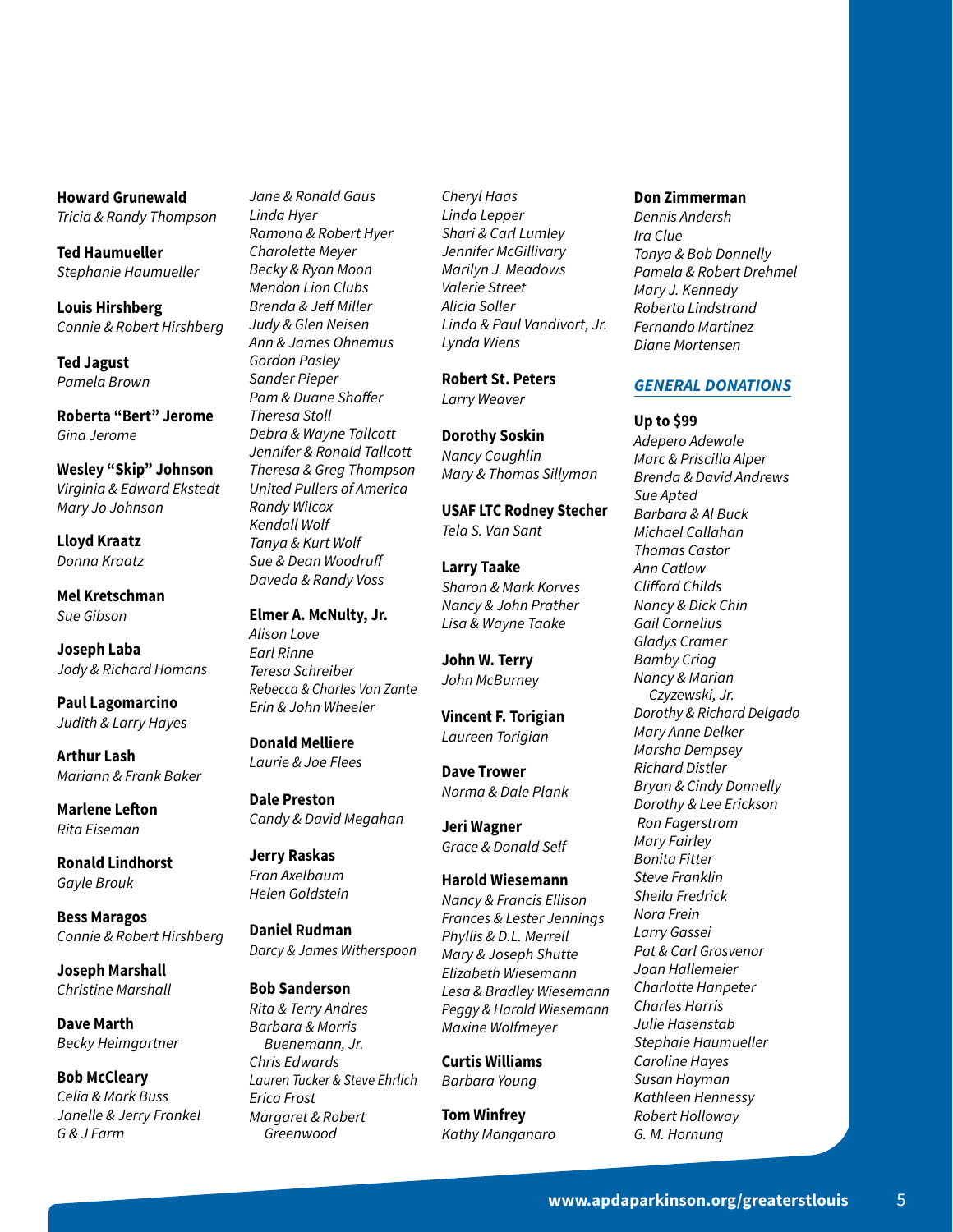# **TRIBUTES AND DONATIONS (cont.)** *12.01.2021 to 1.31.2022*

*Joy Jesse Gary & Mary Kennedy Kathryn Kmetz Nancy & Mark Kodner Connie & Jim Konersman Mary & Bill Kottkamp Carol Kuehn Janet & Gilbert Leimkuehler Frances Lewis Arthur Lippoldt Germaine & Steve Lorbert Stephen & Leanne Lyle Theresa McDonough Steve Maragides Monica Martinez Judith Medoff Carmen Myers Judith & John Nassif Kolleen and Curtis Nisbet One4All Charitable Fund Joanne Owens Jean & Gordon Penrod Shaaron Peters Jean Peterson Karen & Mark Postawko Fred & Janet Powell Joseph Price Helen & Paul Rafson Elvene & Gene Ratkowski Margie & Dewain Reimer Holly & John Rian Amy Schroeter Frances Schuchardt Charlotte Shelburne Pete Shinn Cynthia Sibrel Bette & Gary Skaggs Gary Smith Beverly Spindler Silvia Stuart Pat Steele Carmella & William Swann Donna & Kenneth Thomas Mary & Keith Thomas John Unruh Micheal Utechtt Marvin Wendler Jeanie Wienhoff Joan Wolff Tom Wuertz Pamela & Herbert Zahner, III*

*Faith Zimmerman*

#### **\$100 - \$499**

*Kathleen Allen Steve Asher Mariann & Frank Baker Fred Barnett Jay Bender John Biver Nancy & Richard Bivens Betty & Max Bridge Denise Brown Jean & Donald Burkemper Thomas Butler Jerome Cohen Jerold Combs Lynne & Terry Conner Annabelle & Crisale Cosas Debbie & Jeff Dalin Terry & Jean Davis Kenna Diaz David Dixon John Emph Margaret Finke Linda & George Fischer Janis & Dennis Foehner Beverly & Robert Frey Cathy Frey Marilyn Friedman V. W. Gerth, Jr. Linda Gibbons Carolyn & James Gwaltney Robert Hellige Carol & Patrick Hitpas Michael Horrell Terri Hosto Lynn & Steve Hurster Irene & Gary Kalmer Corine & Edward Keleher Terry Kelley Richard Kersting Anita Kerwin Nancy & Mike Klein Luann Koop Stuart Kornfeld Eva Landgraf Marty & Alan Lemley Susan & Robert Levin Carolyn & Gary Likins Gala Lockwood Lou Lucas*

*Amy & Tom Mackowiak Joan Malick Josephine & John Mazzola Michael McBlaine Jeanne & Philip McDermott, Jr. Lois McNames Roberta Meehan Gail Moran Mary Judy Muckerman Karen & Jerome Orf Erwin Osterbur James Palmer Karen Pfitzinger Stan & Phyllis Pylipow Laura Rossmann Cheri & Al Rotskoff Linda Laramie & Philip Scharf Wayne Schmitz Miriam Schuchardt Mary & Scott Seddon Carol & Larry Shapiro Lynn Simmons Cynthia Smalley Joan & Warren Solomon Pat & Mike Stokes Tracey Temanson Bjorn Thommesen Kellie & Andrew Trivers Debra & Robert Trost Roberta & Paul Van Wagenen Joie & Dr. Tyler Wadsworth Georgee & Jeff Waldman Judy Wallich Elizabeth Watson Amy Weinstein Rochelle Weiss Lynda Wiens Laureen & Joseph Wilder Judy & Jerry Zafft*

#### **\$500 - \$999**

*Catherine & Earl Adkison Helen Adorjan Corray Family Mary Carol & Ray DeVasto Jennifer Dixon Rosalie & Curt Engler Elizabeth Feucht*

*Kay & Samuel Gerth Jo and Art Greenwood Janet & Alan Haber Mary Holloman Margaret Lashley Sally Meyer Noboleis Vineyards, LLC Jan & James Otis Sandy & John Rocco Peggy & Alan Schaffer Sandy & Edwin Scherry Ashley & Matt Specter Tracey Temanson Becky Vanderveen*

#### **\$1,000 - \$2,499**

*Janet Bollinger Concord Village Lions Community Chris Edwards Phil Estep Gail & Larry Glenn Marc Goldstein Dana & Bryan Graiff James Holsinger William Keesling Dot & Larry LeGrand Karen & Jim Miller Lawrence Rubin Ann Schmelzle Susan & Harry Wirth*

#### **\$2,500 - \$4,999**

*Ellen & Norm Farber Steven Hiler Judy & David Hollis The Pillsbury Foundation Teresa Toolen*

#### **\$5,000 - \$9,999**

*Peter Krombach Richard Schumacher*

#### **\$10,000 and above**

*Myra & Gene Crandall Suzanne Rzepka Christie & Jim Burris Robin R. Holzschuh*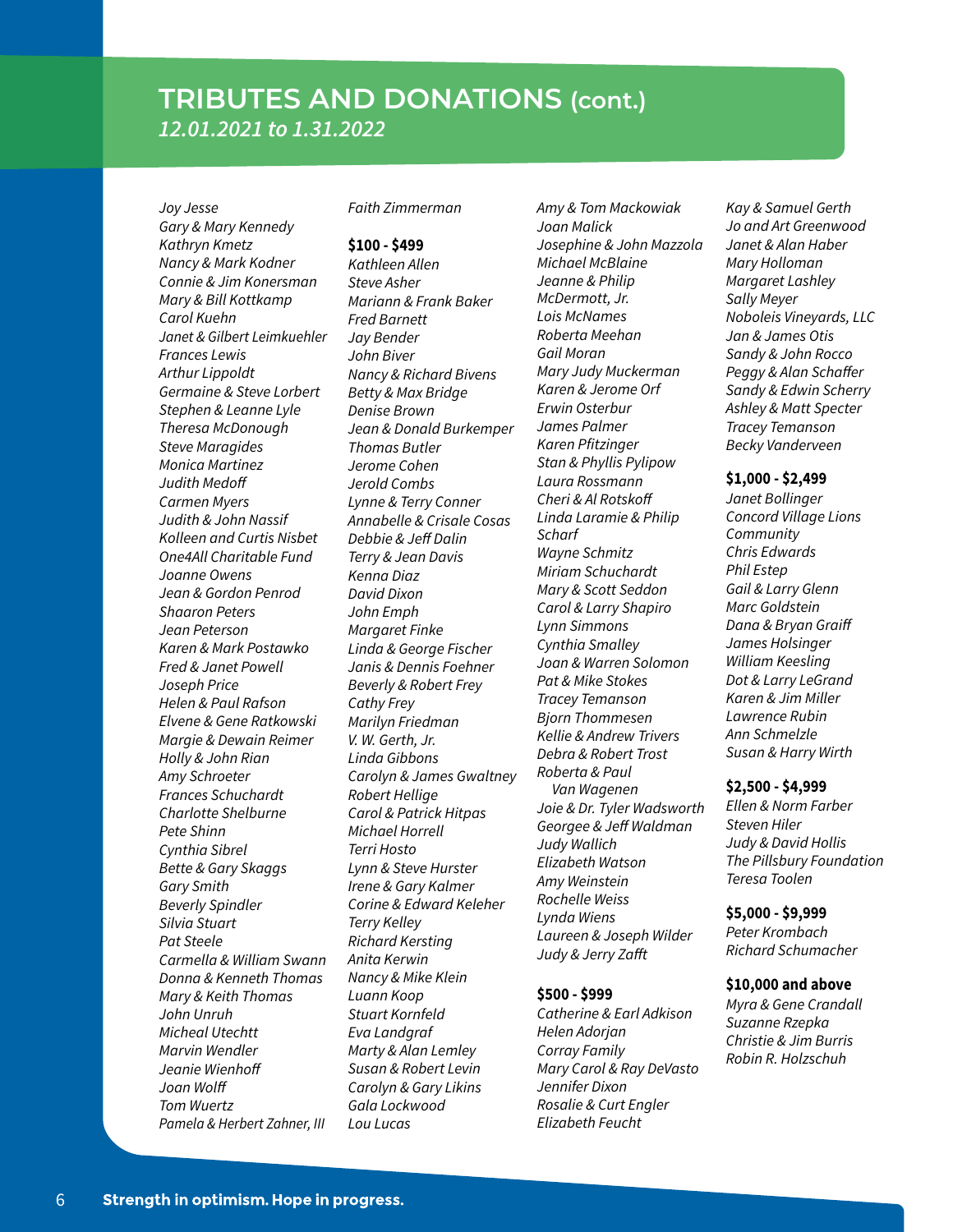

*(continued from page 3)*

Prisms help to bend light to the proper focal point on the retina when the eyes are not able to achieve this on their own.

In terms of complementary and alternative therapies, art therapy has been seen to alleviate some of the vision effects associated with Parkinson's disease.

# **Abnormalities of Blinking**

The blink reflex, which occurs normally at about 16 to 18 times per minute, may decrease in PD, sometimes substantially. Less commonly, the flipside may occur, with excessive blinking known as blepharospasm. Occasionally, there is apraxia of eyelid opening, which is an inability to open the eyes voluntarily.

People with PD who have blepharospasm may benefit from injections of botulinum toxin in the muscle surrounding the eye. This treatment, performed by a movement disorders specialist, ophthalmologist or neuro-ophthalmologist, is usually repeated every three to four months and can be very effective. Those who experience apraxia of eyelid opening can also sometimes benefit from botulinum toxin injections. In addition, lid crutches can be used to help keep the eyes open.

# **External Eye Disease**

Decreased blinking can cause dry eyes. In addition, as a result of the dysfunction of the autonomic nervous system, blepharitis, or irritation of the eyelids can occur.

Blepharitis can be managed with warm, moist compresses, lid scrubs, and at times, medicated ointments. Dry eyes can be treated with artificial tear substitutes in an eyedrop or an ointment form. These treatments can go a long way toward making the eyes look and feel better, and increase vision.

# **Sensory Deficits**

Dopamine neurons in the retina can be lost in PD. The dysfunction of these neurons can lead to a loss of contrast sensitivity for some people making it more difficult to distinguish between items that are of similar color intensity. There can also be color vision deficits, usually along the blueyellow axis making it harder to distinguish certain colors from others. Visual disturbances, such as visual hallucinations can also occur. Although it is difficult to treat the sensory deficits which at times can affect people with PD, sometimes certain lens tints can be helpful.

Finally, in addition to everything already discussed, a person with PD can still get the garden variety ophthalmologic diseases, just like everyone else. Diseases such as glaucoma, cataracts and macular degeneration must also be properly diagnosed and managed. With proper attention to each problem, as well as routine eye care, people with PD can protect and improve their vision.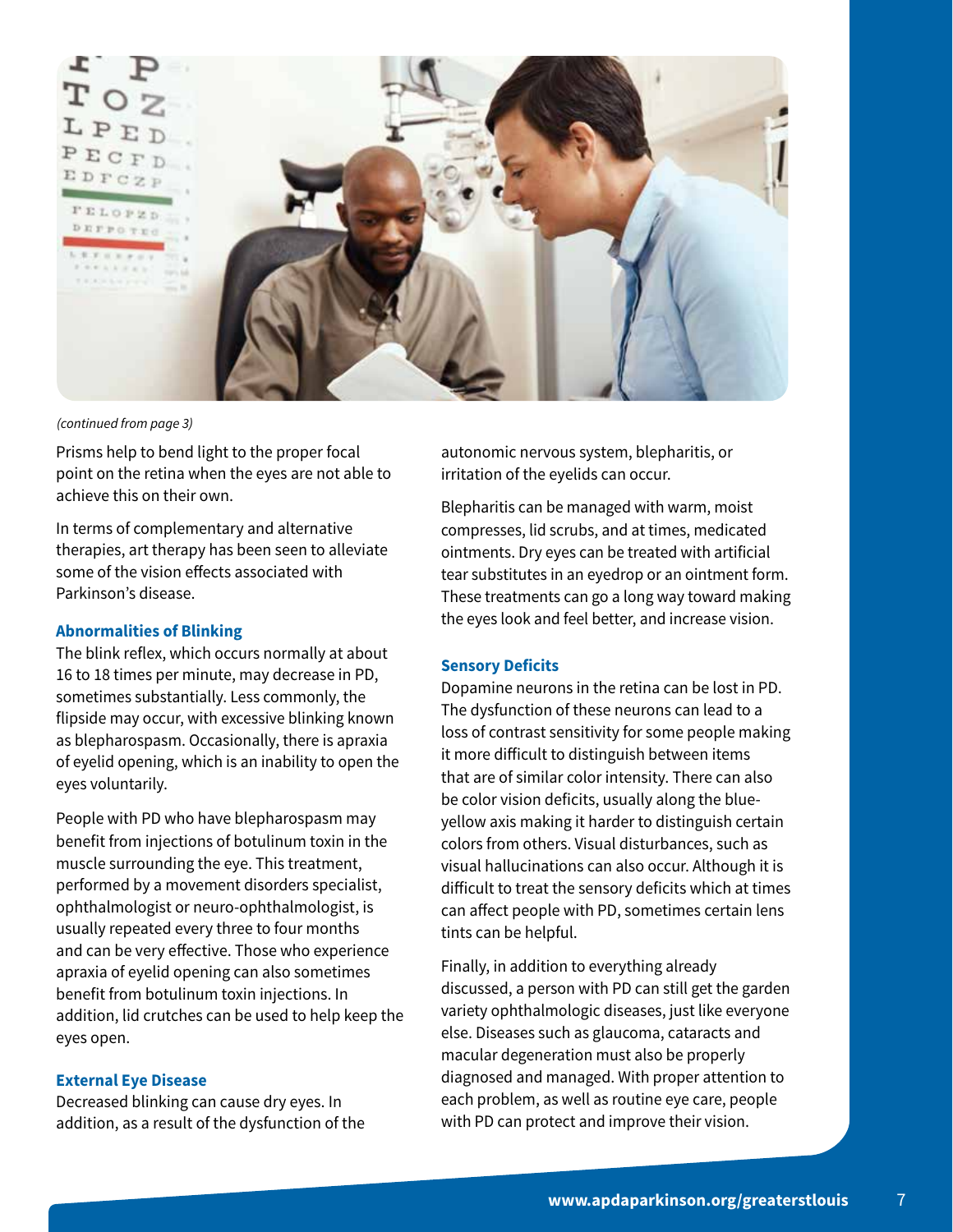# **LEADERSHIP LOVE MAKES US STRONG**



Caroline Hayes, a senior at Rosati Kain high school, loves spending time with her grandparents, Larry and Judith Hayes. "I just love my grandpa so much and I've learned a lot from my grandparents," says Caroline. Caroline and her sister have a special bond with Larry and Judith, and they spend at least one weekend with their grandparents every month.

Larry was diagnosed with Parkinson disease (PD) in 2007 and has kept a positive attitude despite the challenges presented by the disease. "He is always looking on the bright side and doesn't dwell on things. He's so funny and one of the smartest people I've met.

Caroline is a member of the Cross-Country team at Rosati Kain and this year she decided to run a marathon to honor her grandfather and raise funds for American Parkinson Disease Association-Greater St. Louis Chapter. Caroline successfully ran in the

Frostbite series held on January 22 in Forest Park running 13.1 miles in 2 hours and 30 minutes and raising more than \$800 for APDA.

"My favorite memory of my grandfather was when I was about ten at my grandparent's house. We were watching Frozen and my grandfather was watching so closely. He thought it was the best movie. He was on the edge of his seat and his mouth was open." Caroline's love for her grandparents is very apparent. "I facetime my grandma at least once a day. I always tell my grandpa what I'm studying, and they like to tell me what it was like when they were in school."

And that love goes both ways. Judith and Larry are so proud of Caroline for running the marathon. "Our granddaughters come over about twice a month for the weekend. We have fun, we laugh, and they help with us little chores. We really look forward to it," explains Judith.

Caroline's giving heart doesn't stop at running marathons. She plans to go to college and study Occupational Therapy so she can work with underserved communities in nursing homes. "I'll probably work with Parkinson's patients, just like my grandfather," says Caroline.

*APDA Greater St. Louis Chapter thanks Caroline for her incredible generosity and allowing us to help honor her grandfather.* 

# **IRA DESIGNATIONS**

If you are 70½ years old and older, you can give any amount (up to a maximum of \$100,000) per year from your IRA directly to a qualified charity such as the APDA without having to pay income taxes on the money. Gifts of any value \$100,000 or less are eligible for this benefit and you can feel good knowing that you are making a difference at APDA. This popular gift option is commonly called the IRA charitable rollover, but you may also see it referred to as a qualified charitable distribution, or QCD for short. Since the gift doesn't count as income, it can reduce your annual income level. This may help lower your Medicare premiums and decrease the amount of Social Security that is subject to tax.

## **An Easy Way to Get Started - Call the ADPA office today at 636-778-3377.**

In under 10 minutes, you can give to APDA Greater St. Louis Chapter from your IRA.

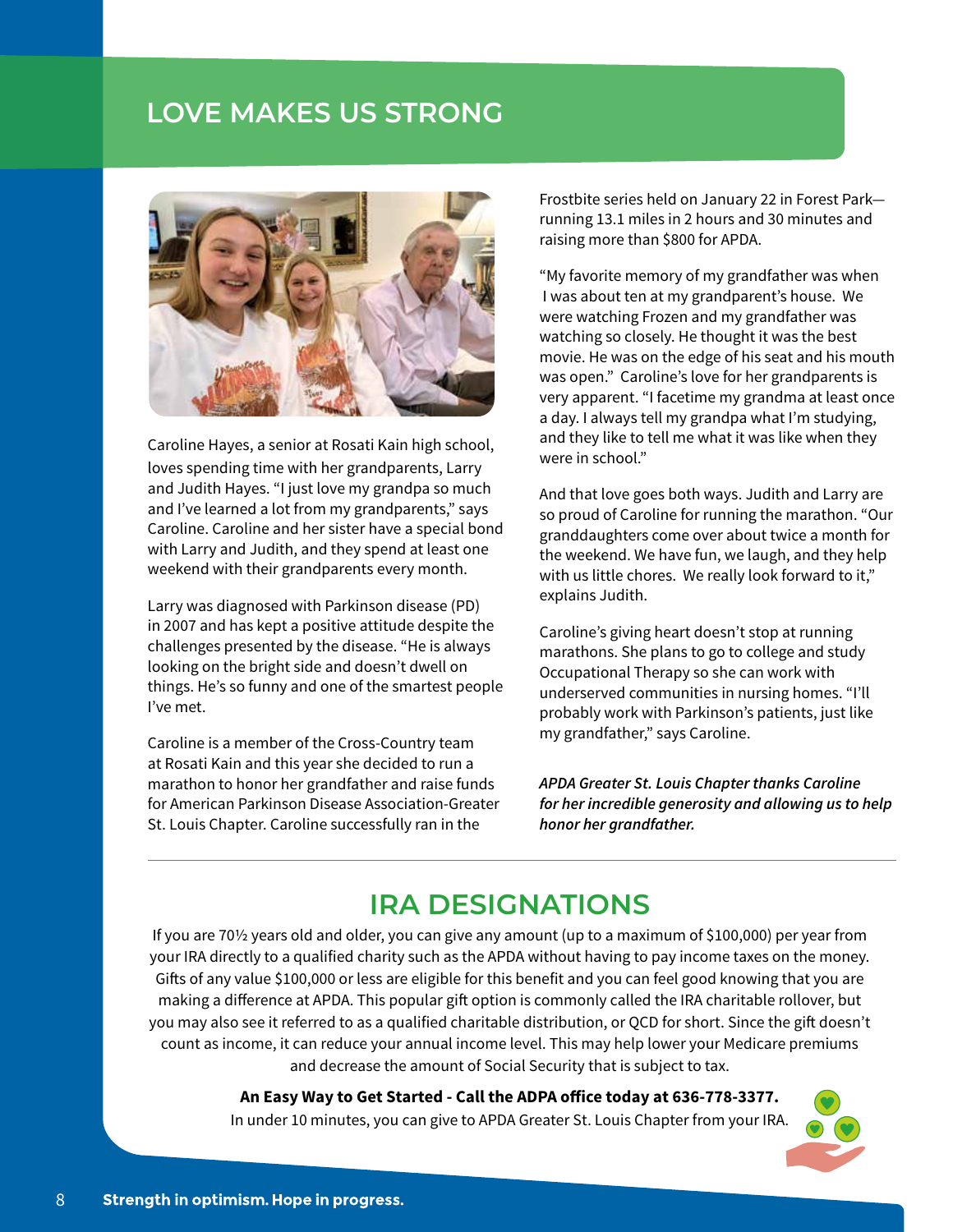# **SPOTLIGHT | Meet the Exercise Instructors**



# **Jennifer Berger**

Jen received her Bachelor's degree from Bradley University in Peoria, IL and began her career in retail management after school where she worked for Famous Barr and Lancome Cosmetics, until she "retired" from retail to

be a stay-at-home mom to her children, Samantha, Addie and Charlie.

After her first child, Samantha (17), was born, she became increasingly interested in fitness and exercise and decided to tie being a mom and her passion for fitness together. In 2005 Jen became a certified Group Fitness Instructor through The Aerobics and Fitness Association of America and taught a Stroller Bootcamp for several years.

As her love for teaching exercise grew, she decided to take her education in fitness to a higher level and became a certified Personal Trainer through The American Council of Exercise in 2008. She continued to grow both her personal training business and her family with her husband, Rob. She gained more

clients in her personal training business and two more children, Addie (15) and Charlie (12).

In 2015, her dad, Dave was diagnosed with Parkinson's Disease.

In 2016, when looking to do her "every-other-year" Personal Training Recertification, a postcard landed in her mail for a specialized class in Community Exercise for People with Parkinson's Disease. With her dad's recent diagnosis, her love for him and passion for fitness, she felt it was meant to be.

Soon after completing the class, she began teaching fitness classes at The American Parkinson's Disease Association (APDA). She also began volunteering at Rock Steady Boxing (RSB) in Chesterfield. Jen is currently teach several classes through the APDA and volunteer/teach boxing through RSB.

"To say that my job is rewarding would be an understatement. I consider myself more than blessed to be able to work with such an amazing group of people; people determined to fight back against Parkinson's Disease every day. What they teach me is more than I will ever be able to teach them!"



# **Michelle Valenti**

After graduating from Southern Illinois University with a Bachelors of Science in Biology, Michelle started her career with Monsanto Company. There she worked for ten years as a

biochemist and study director, researching chemical and pharmaceutical metabolism.

She took a hiatus from work to raise her 2 daughters until 15 years ago when she decided to become a certified personal trainer. Her love for physical fitness has taken her into other areas such as group exercise and nutrition as well as specializing in training people with ailments such as stroke recovery, Alzheimer's and Parkinson's disease.

She has taught Parkinson's classes for three years at the Chesterfield YMCA and the APDA Greater St. Louis Chapter facility. Besides raising her family, Michelle says, "There has been nothing more rewarding in my life than working with this special group of people."

On a more personal note, Michelle is an Oregonian from birth and developed a love for nature and hiking outdoors. She wants to continue traveling to see different parts of this beautiful world in the years to come. Five years ago, she remarried and added four more children to her family tree. She hopes to pass on my love for optimal physical health and well-being to her six children and future grandchildren as well.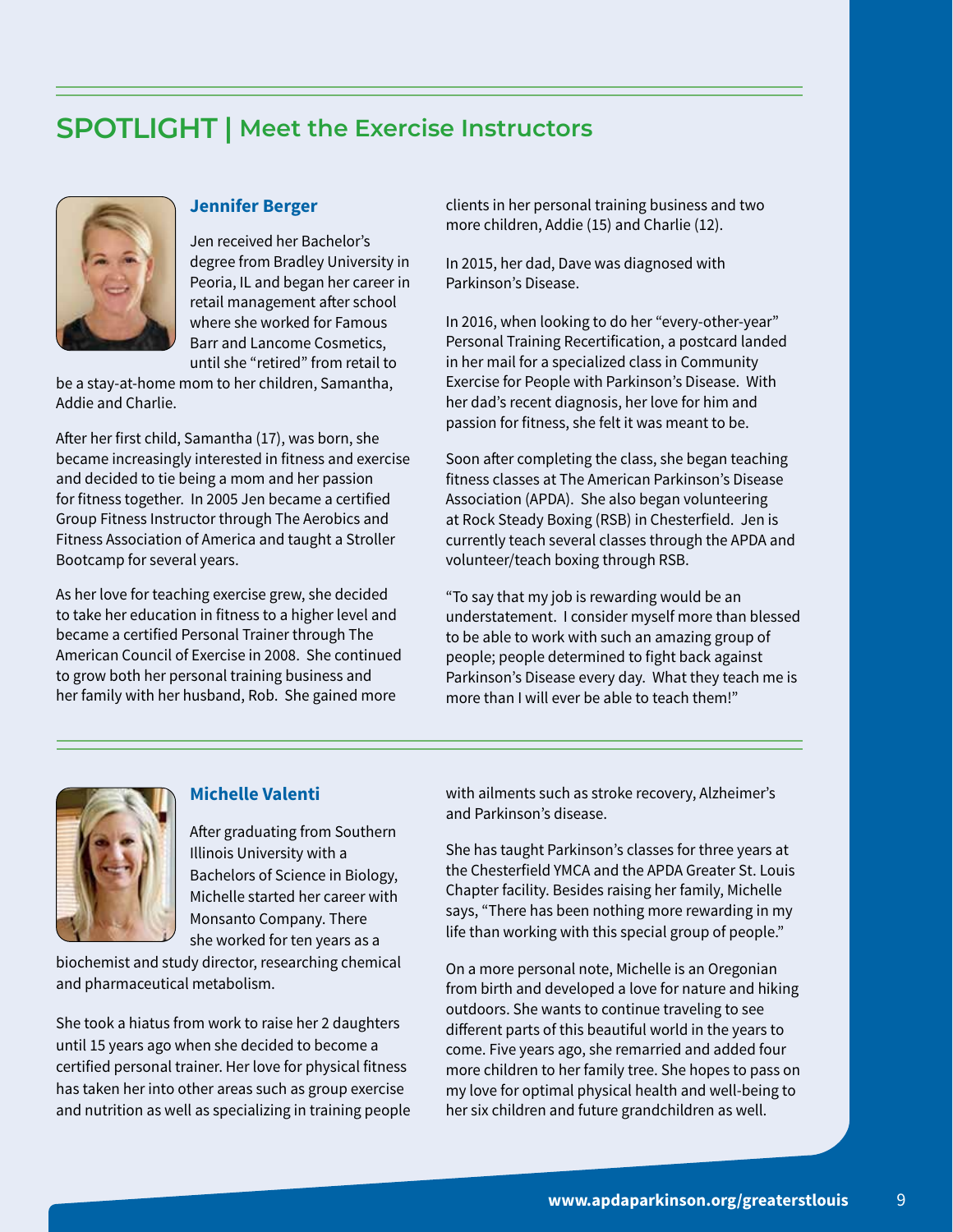# **EXPLORING ASSISTING LIVING FACILITIES**

Written with the assistance of Lea Ann Coates, Residency Counselor, Bethesda Hawthorne Place and Charless Village.

**Exploring Assisted Living Facilities can be a unsettling task and is often done in an emergency situation. It is important to investigate facilities while you are still feeling good so you are not making a rushed decision.**







# **What Is Assisted Living?**

Assisted living is typically for individuals who may need some assistance with moderate levels of care unlike a nursing home which requires a higher level of care. Assisted living facilities range in size from as few as 25 residents to 120 or more. Typically, a few "levels of care" are offered, with residents paying more for higher levels of care.

Assisted living residents usually live in their own apartments or rooms and share common areas. They have access to many services, including up to three meals a day; assistance with personal care; help with medications; housekeeping, and laundry; 24-hour supervision, security, and onsite staff; and social and recreational activities.

# **When Should I Start Looking Into Assisted Living Communities?**

When your needs become less predictable and more situations arise in which you/your loved one is having trouble with everyday tasks and regiments.

# **Where Do I Start?**

A lot of factors will go into your decision on whether to move into a facility. First and foremost, think about **what is important to you**. What kind of food do you like? What activities do you want to continue? Do you have any hobbies that are important to you? Do you want to be in a certain area of the community in which you live? Do you have pets? Make a list of the most important factors.

The second step will be to **conduct research into facilities in your area**. Use your list of the most important factors when researching. The internet is a great place to gather information. You can call the facilities that interest you and ask questions and you can also ask friends who live in these communities.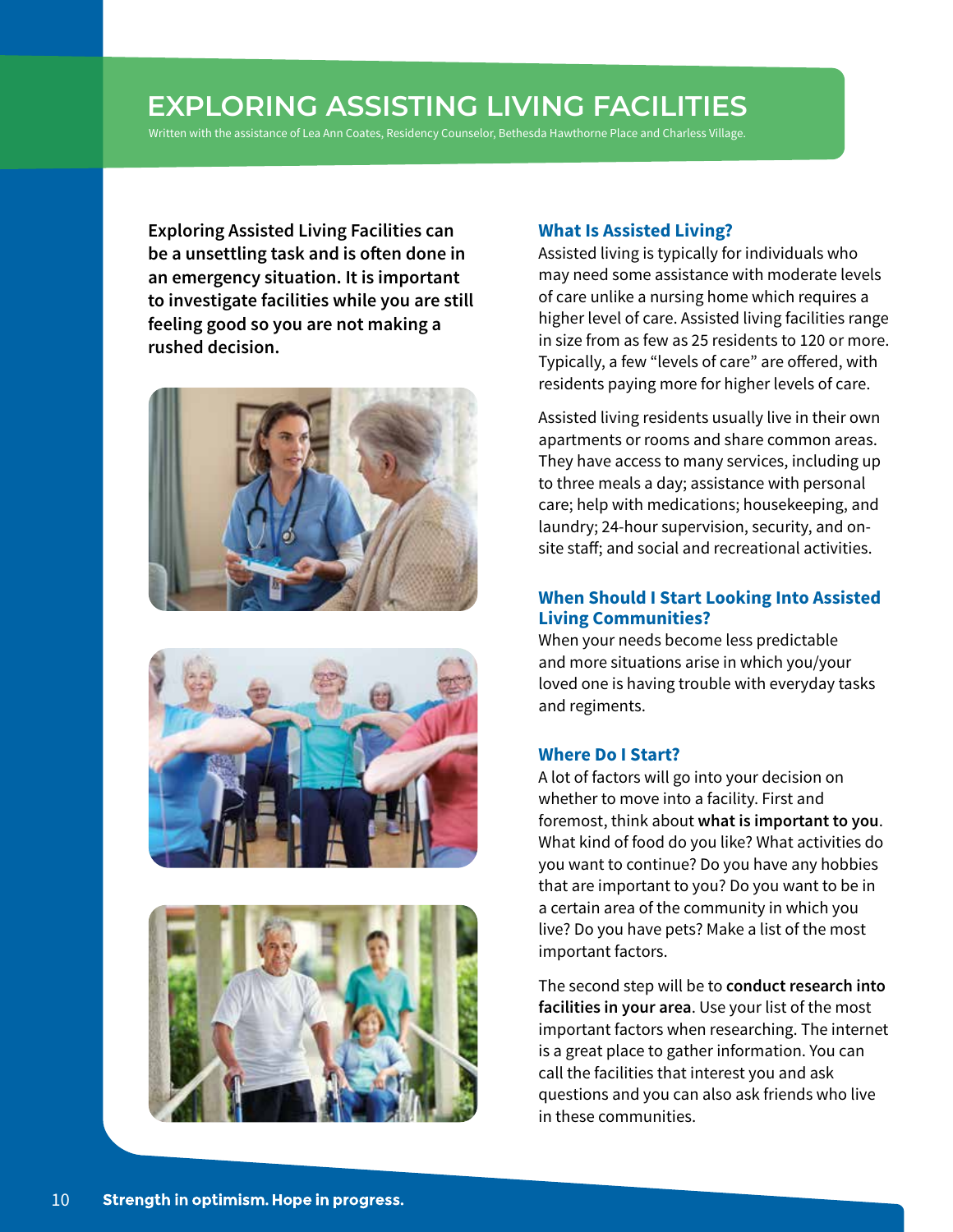

You can do the research on your own or you can elect to work with a professional referral service, such as **A Place For Mom** or **SeniorAdvisor.com**, at no cost to you. *A note of caution is that some of these services tend to work with the communities who pay them a finder's fee.*

Next, **visit and tour** your top 3 choices based on your research.

# **What to Look For?**

Typically, Assisted Living Facilities are not covered by insurance, so **cost** is an important factor. Some facilities are part of **continuum of care** where you could easily move into skilled nursing if that is ever needed.

Upon your visit, take a look at **physical layout and amenities**. For people with mobility issues, it may be important for your room to be located close to the dining room. You will want to look at the safety and security features, such as, is there 24/7 on-site staffing, do they have hand rails and grab bars, and do they have emergency call systems. You may want to know if they offer

housekeeping, laundry and maintenance and if there are extra fees for these services. Do they have a fitness center, art studio, hair salon/barber?

Check out the **activities calendar**. Look for physical activities, intellectual stimulation, and socialization, these are especially important for people with PD.

You will also want to observe **staff** while they are interacting with residents. Is this how you would like to be treated? Key for people with Parkinson's is ensuring the staff has a true understanding of the timing of medications whiWportant for controlling symptoms. Ask about the staff to patient ratio. Also, does your **primary care physician** still provide care or is there an in-house physician you can use.

Finally, in these times, you'll want to know their COVID policies.

*Ultimately, you want to be safe, happy and well-cared for over the rest of your life.*